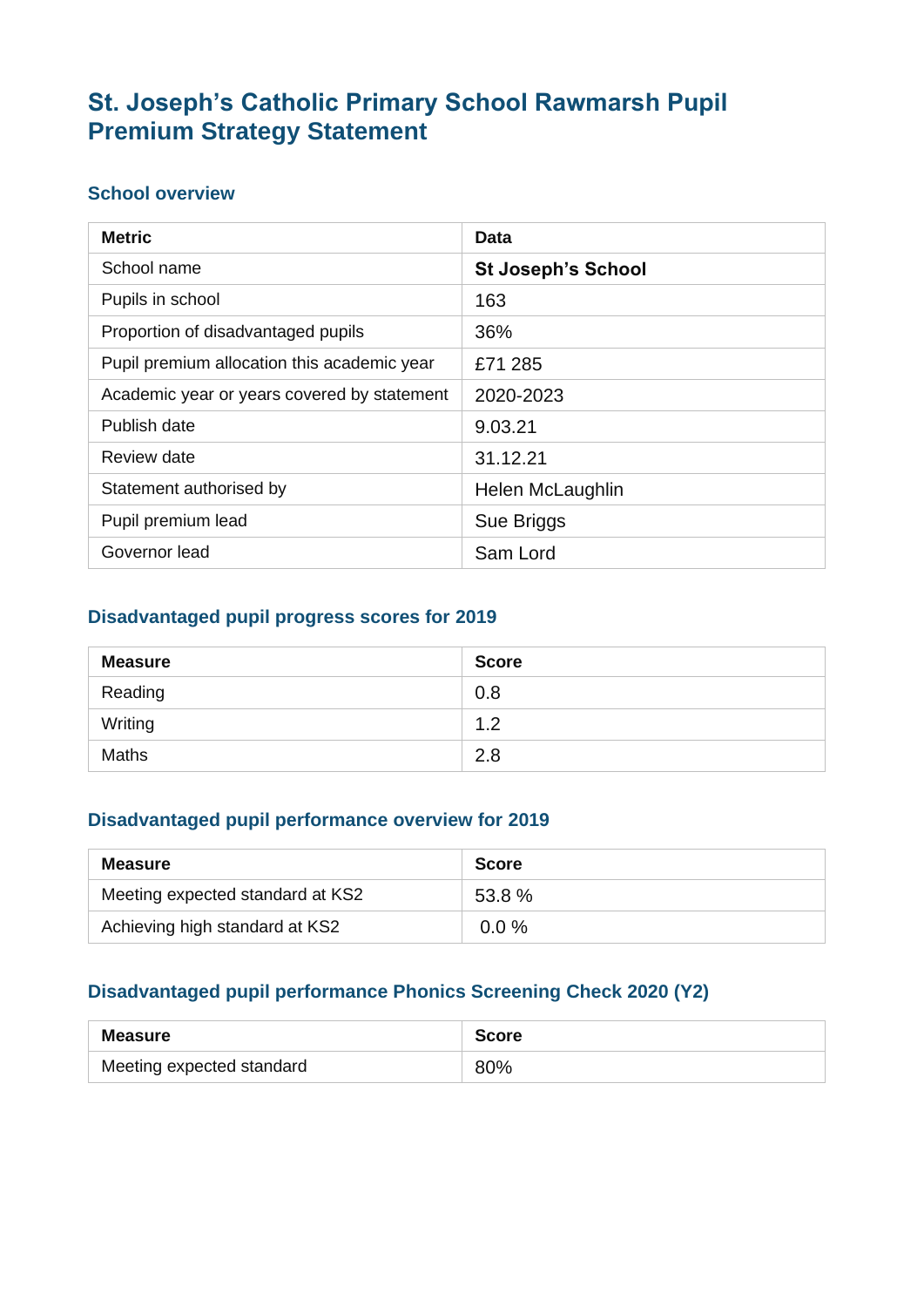### **Strategy aims for disadvantaged pupils**

| <b>Measure</b>                                   | <b>Activity</b>                                                                                                                                          |
|--------------------------------------------------|----------------------------------------------------------------------------------------------------------------------------------------------------------|
| Priority 1                                       | Continue to ensure all relevant staff (including new<br>staff) receive training and ongoing coaching to<br>deliver RWInc effectively                     |
| <b>Priority 2</b>                                | Continue to ensure that all staff receive training and<br>ongoing coaching to deliver all aspects of Maths<br>Mastery programme including Maths Meetings |
| Barriers to learning these<br>priorities address | Ensure that all teaching including 1 to 1 and small<br>group is of a high quality and follows a consistent<br>structure across each Key Stage            |
| Projected spending                               | £10 000                                                                                                                                                  |

### **Teaching priorities for current academic year**

| Aim                     | <b>Target</b>                                                               | <b>Target date</b> |
|-------------------------|-----------------------------------------------------------------------------|--------------------|
| Progress in Reading     | Achieve at least national<br>average progress scores in<br>KS2 Reading (0)  | Sept 22            |
| Progress in Writing     | Achieve at least national<br>average progress scores in<br>KS2 Writing (0)  | Sept 22            |
| Progress in Mathematics | Achieve at least national<br>average progress scores in<br>KS2 Numeracy (0) | Sept 22            |
| <b>Phonics</b>          | Achieve at least national<br>average expected standard<br>in PSC            | Sept 21            |

| <b>Measure</b>    | <b>Activity</b>                                                                                                                                                                          |
|-------------------|------------------------------------------------------------------------------------------------------------------------------------------------------------------------------------------|
| Priority 1        | Ensure all relevant staff (including new staff) receive<br>training and ongoing coaching to deliver RWInc<br>effectively                                                                 |
| <b>Priority 2</b> | Continue to ensure that all staff (including new staff)<br>receive training and ongoing coaching to deliver all<br>aspects of Maths Mastery programme including<br><b>Maths Meetings</b> |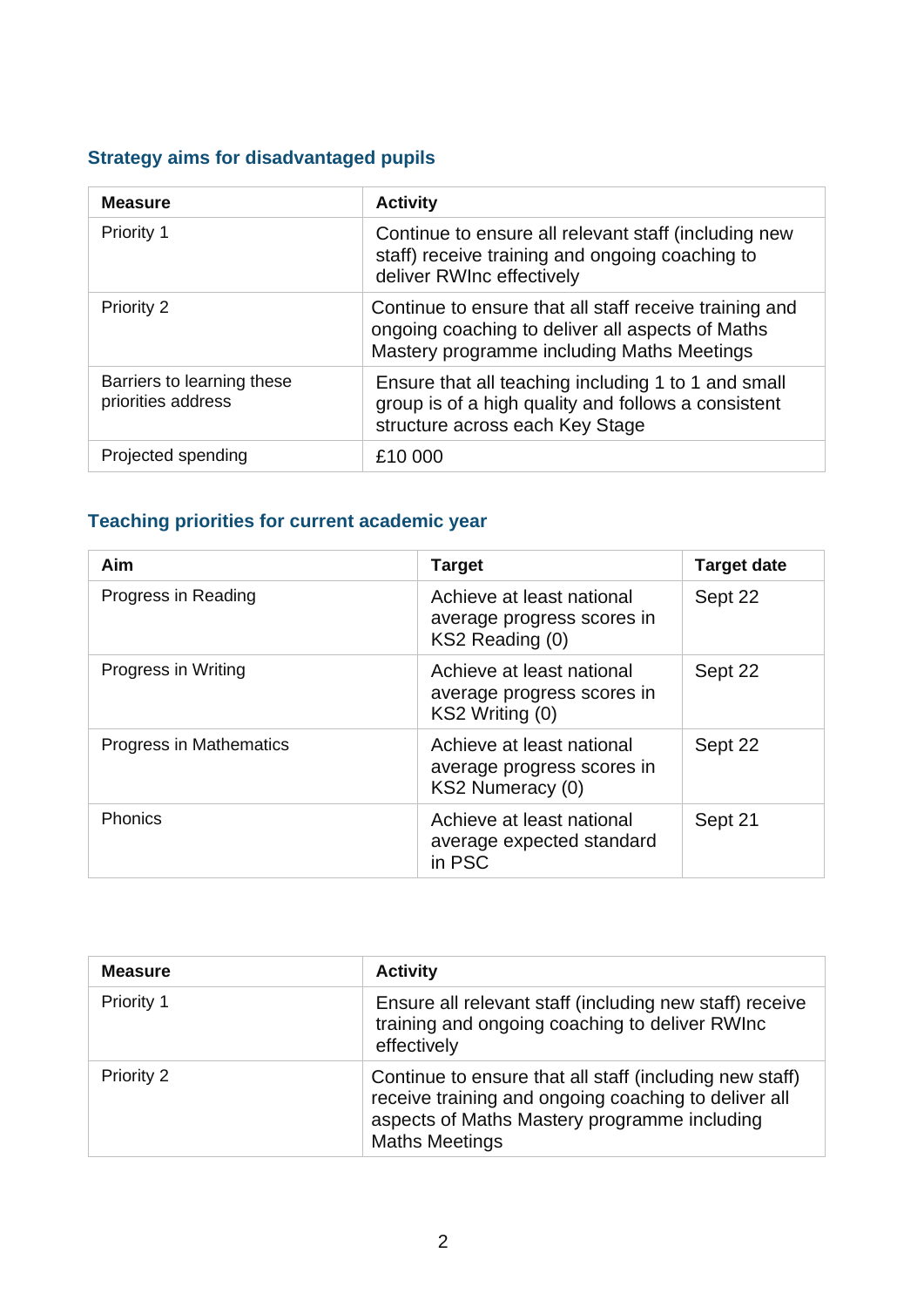| Barriers to learning these<br>priorities address | Ensure that all teaching including 1 to 1 and small<br>group is of a high quality and follows a consistent<br>structure across each Key Stage |
|--------------------------------------------------|-----------------------------------------------------------------------------------------------------------------------------------------------|
| Projected spending                               | £10 000                                                                                                                                       |

### **Targeted academic support for current academic year**

| <b>Measure</b>                                   | <b>Activity</b>                                                                                                                                                                            |
|--------------------------------------------------|--------------------------------------------------------------------------------------------------------------------------------------------------------------------------------------------|
| Priority 1                                       | Buy extended RWInc training resources to create<br>bespoke training pathways to match staff training to<br>children's gaps in learning                                                     |
|                                                  | Introduce Talk Through Stories into F2 and Y1 to<br>develop vocabulary acquisition                                                                                                         |
|                                                  | Introduction of NELI programme in addition to<br>Speech and Language programme                                                                                                             |
|                                                  | Embed 'keep-up' phonics interventions for KS1 and<br>'catch-up' phonics interventions for KS2 to reach<br>fluency in reading                                                               |
| Priority 2                                       | Ensure that key concepts are regularly taught<br>through Maths Meetings                                                                                                                    |
|                                                  | Ensure that disadvantaged pupils who are falling<br>behind age-related expectations are provided with<br>high quality consolidation of previous Maths teaching<br>supported by skilled TAs |
| Barriers to learning these<br>priorities address | Developing pupils' speech and language skills which<br>are typically very low on entry into school                                                                                         |
|                                                  | Ensuring that disadvantaged pupils keep up in<br>phonics                                                                                                                                   |
|                                                  | Ensuring that disadvantaged pupils have access to<br>immediate Maths high quality interventions to<br>address misconceptions or gaps in learning                                           |
| Projected spending                               | £29 000                                                                                                                                                                                    |

## **Wider strategies for current academic year**

| <b>Measure</b>                                   | <b>Activity</b>                                                                                                                                          |
|--------------------------------------------------|----------------------------------------------------------------------------------------------------------------------------------------------------------|
| Priority 1                                       | Ensure that all classes have a Forest School session<br>every week                                                                                       |
| Priority 2                                       | Continue to ensure that disadvantaged children have<br>access to pastoral support to ensure good<br>attendance and engagement in learning                |
| Barriers to learning these<br>priorities address | Improving the mental wellbeing of disadvantaged<br>pupils and in particular their resilience to ensure that<br>they have positive attitudes to learning. |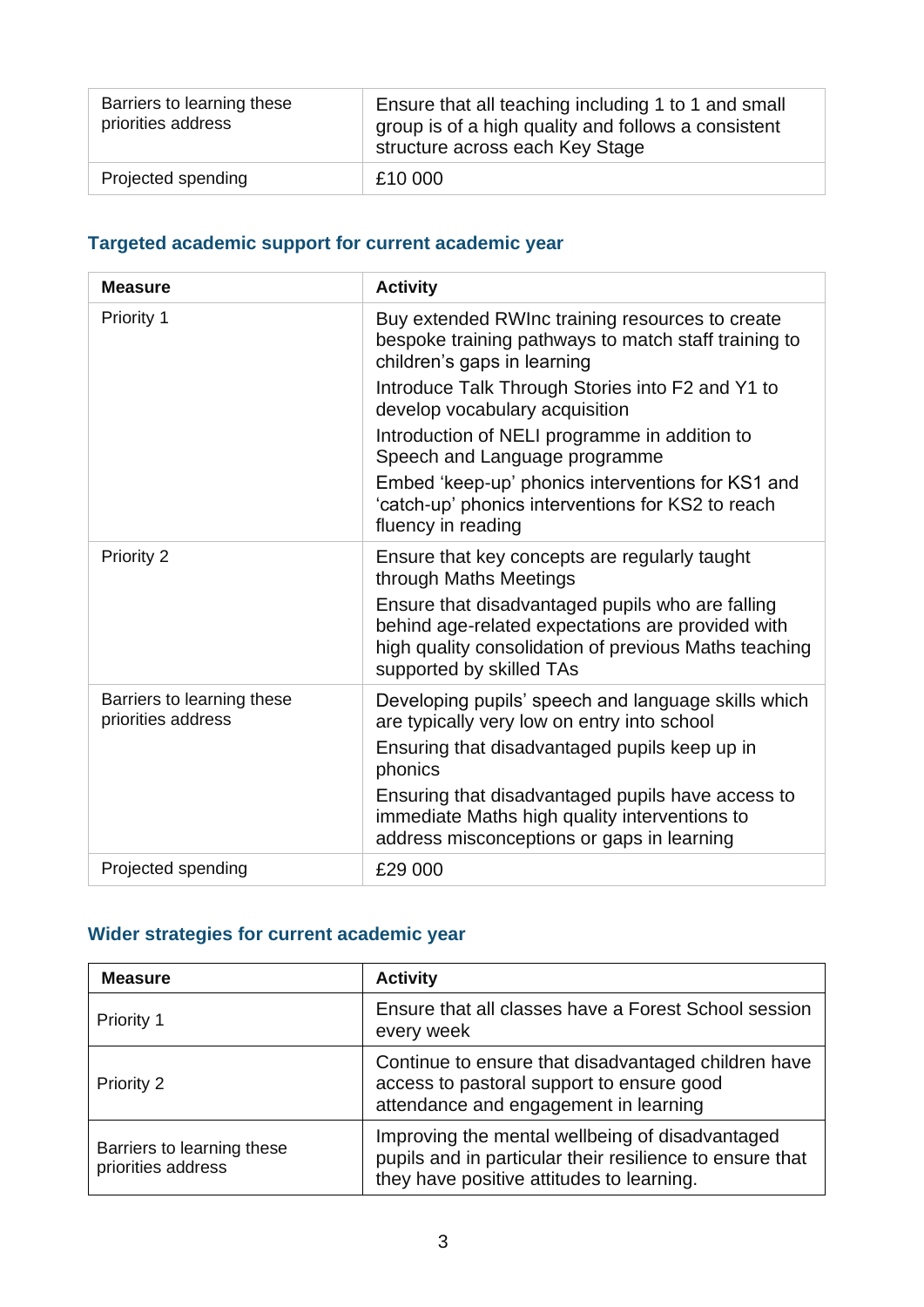| Projected spending | E33 000 |
|--------------------|---------|
|                    |         |

# **Monitoring and Implementation**

| Area                                                                                 | <b>Challenge</b>                                                | <b>Mitigating action</b>                                                      |
|--------------------------------------------------------------------------------------|-----------------------------------------------------------------|-------------------------------------------------------------------------------|
|                                                                                      |                                                                 | Investment in RWInc training<br>package                                       |
| Teaching                                                                             | Ensuring consistency of the<br>quality of teaching              | Training and coaching from<br><b>RWInclead</b>                                |
|                                                                                      |                                                                 | Continued investment in Maths<br>Mastery including support from<br><b>SLE</b> |
|                                                                                      |                                                                 | Training and coaching by the<br>Maths lead                                    |
| Ensuring there are sufficient<br>Targeted support<br>skilled staff to deliver 1 to 1 |                                                                 | Recruitment of skilled staff to<br>cover long term absences                   |
|                                                                                      |                                                                 | Using online CPD effectively to<br>quickly upskill staff                      |
| Wider strategies                                                                     | Ensuring that all staff are<br>skilled to deliver Forest School | POPS to offer ongoing CPD by<br>delivering sessions long side<br>staff        |
|                                                                                      |                                                                 | Training day to focus on Forest<br>School                                     |